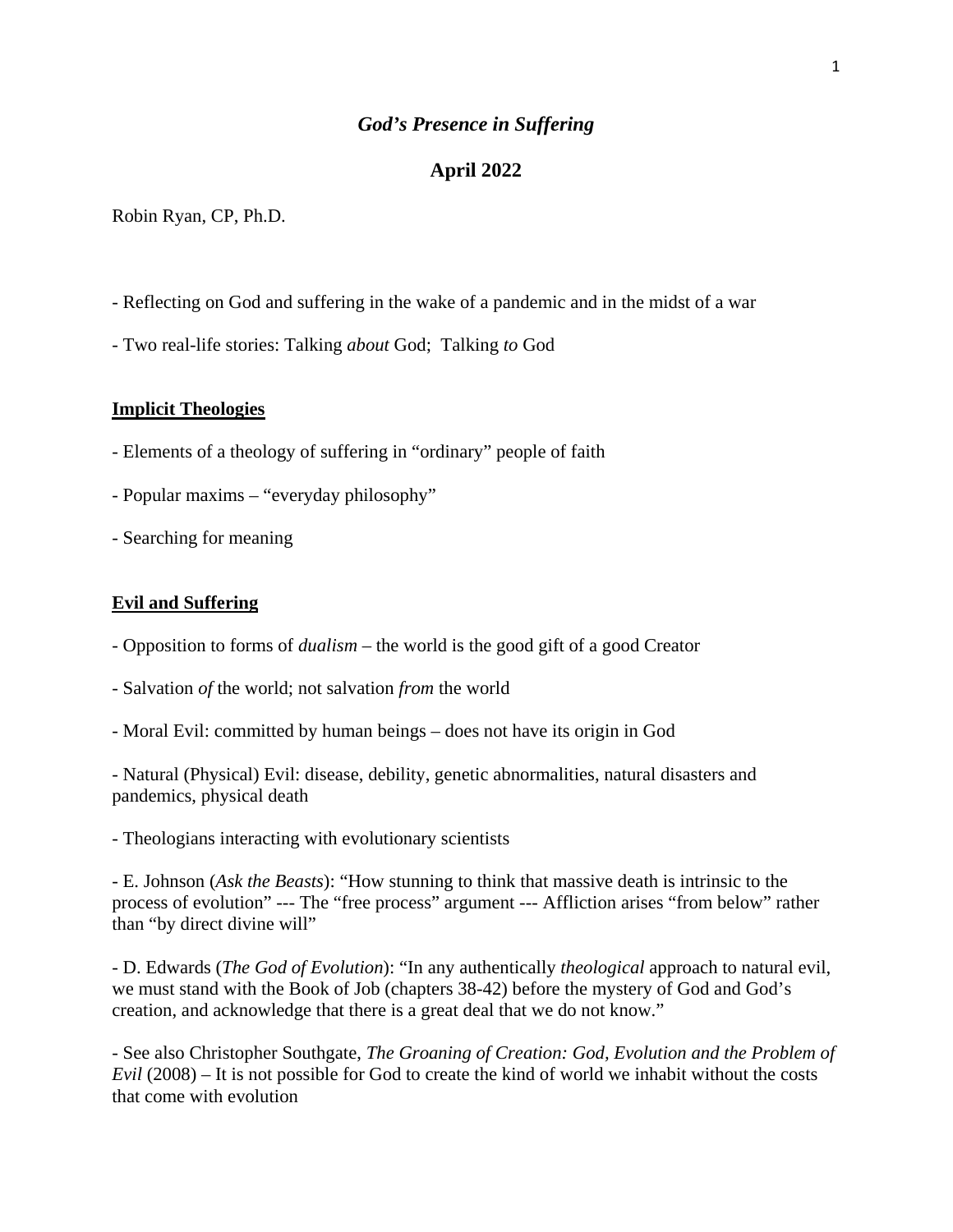## **Biblical Perspectives on Suffering**

See Dan Harrington, *Why Do We Suffer?*(Sheed & Ward, 2000)

#### **Old Testament**

- **Theory of Retribution** – righteous people receive blessing; those who do evil are cursed with misfortune – blessing and curse are usually limited to earthly existence – the Deuteronomistic authors (Deuteronomy through 2 Kings) – Deuteronomy 30 --- the Book of Proverbs – corporate and cross-generational dimensions – limited insight and dangerous – the "Prosperity Gospel"

- **The Cry of Lament** – direct testimony to the crying out of the sufferer – "The world of lament speech thus is based on the premise that the speech of Israel draws God into the trouble. God will act and life will be restored" (W. Brueggemann, *Israel's Praise*) – a bold and transformed faith – Laments help people in pain get in touch with their emotions and pray without religious censorship – those who suffer belong to a tradition and a community of faith (D. Harrington, *Why Do We Suffer?*)

- **The Book of Job** – post-exilic –adaptation of an ancient folktale – the life of a righteous person turned upside down – Job's resistance to the theology of retribution – wants to take God to court – the God-speeches "out of the storm" – the wonders of creation – wide variety of interpretations of the book – the doctrine of retribution is inadequate to the experience of suffering – the importance of lament – the experience of communion with God

– Elie Wiesel: during the days after World War II, Job could be seen on every road of Europe – "In times of stress it is to his words that we turn to express our anger, revolt or resignation. He belongs to our most intimate landscape, the most vulnerable part of our past." ("Job Our Contemporary," in *Messengers of God*)

- **Sacrifice** – an integral part of the religious life of ancient Israel – Deutero-Isaiah (chapters 40- 55 of the Book of Isaiah) – Four poems of the Suffering Servant (42:11-9; 49:1-6; 50:4-11; 52:13-53:12) – "Surely he has borne our infirmities and carried our diseases; yet we accounted him stricken, struck down by God and afflicted. But he was wounded for our transgressions, crushed for our iniquities  $\dots$  " (53:5-6) – influence on early Christian interpretation of the death of Jesus (see Acts 8:26-40) -- Sacrifice and the Catholic imagination

- **Apocalyptic** – The Books of Daniel and Revelation – revelations from heavenly beings communicated in code language – strange symbolism -- a message of hope offered to people who are suffering from oppression – God is sovereign – delayed retribution

- **The Pathos of God** – God's transcendence/God's nearness – "His [God's] pain for the world is never the wailing sympathy of an uninvolved onlooker, but the genuine pain of one who is directly affected, the suffering of a comrade, who takes upon himself a part of the burden" (E.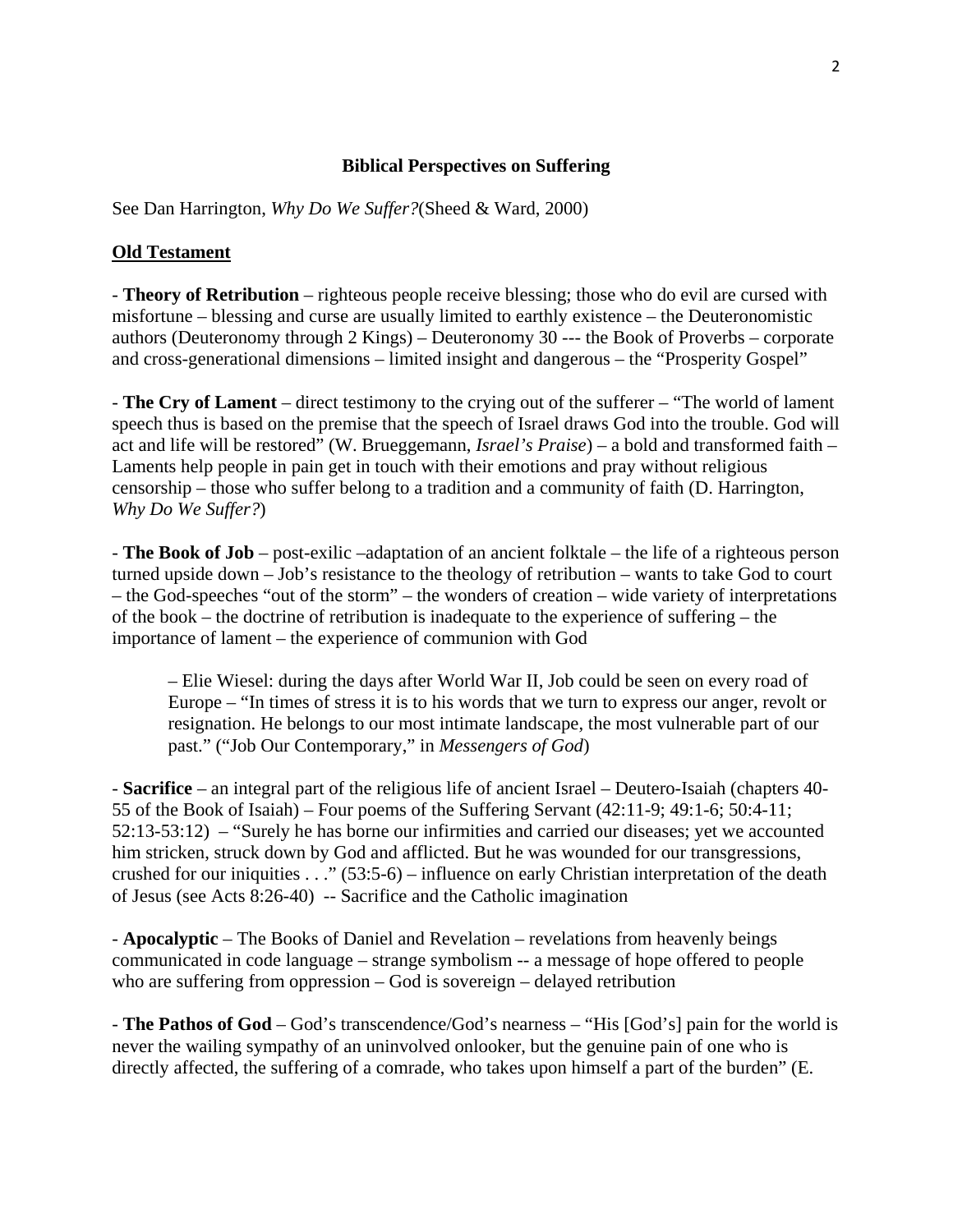Gerstenberger, *Suffering*) – God suffers *because* of the people's rejection; God empathizes *with*  the people who are suffering; God suffers *for* the people (T. Fretheim)

# **New Testament**

- **Jesus' Proclamation of the Kingdom/Reign of God** – Mark 1:15 – the longing of Israel for the God of the covenant to come in power and establish God's rule – inherent tension between the present and future dimensions of the Reign of God – Jesus makes the Reign of God present in his healings, exorcisms, table fellowship – "That evening at sundown, they brought to him all who were sick or possessed with demons. And the whole city was gathered around the door. And he cured many who were sick with various diseases, and cast out many demons . . ." (Mark 1:32- 34) – When God's Reign became present in Jesus, *people found life –*"Jesus himself was less engaged in interpreting suffering than he was in actively working to overcome it" (W. Schrage, in Gerstenberger and Schrage, *Suffering*)

- **The Death and Resurrection of Jesus** – the scandal of crucifixion and the "folly" of the message of the cross – "It was uniquely and weirdly offensive to see the face of a crucified man as the human face of God" (G. O'Collins, *Christology*, 107) –the Easter experience – – Interpreting the death of Jesus as an act of loving service – God can be found in the suffering one – E. Johnson: in Christ the living God who creates and empowers the evolving world also enters the fray, personally drinking the cup of suffering and going down to the nothingness of death, to transform it from within (*Ask the Beasts*, 192) -- God is the One who brings life out of death

- **The Suffering of Believers** – Identification with the crucified and risen Jesus – Paul on his sufferings as an apostle (2 Cor 11:16-12:10; Gal 2:19-20)

# **Theological Reflection**

## **Divine Compassion**

- "I have witnessed the affliction of my people in Egypt and have heard their cry of complaint against their slave drivers, so I know well what they are suffering" (Exod 3:7) – God is "the Father of compassion and the God of all encouragement . . ." (2 Cor 1:3-4)

- Divine immutability (immunity from change) and divine impassibility (immunity from suffering) in classical authors like Thomas Aquinas

- Theology of the Incarnation: the Son of God truly suffered

- D. Bonhoeffer: "Only a suffering God can help"

- J. Moltmann: "Were God incapable of suffering in any respect, and therefore in an absolute sense, then he would also be incapable of love" (*The Crucified God*)